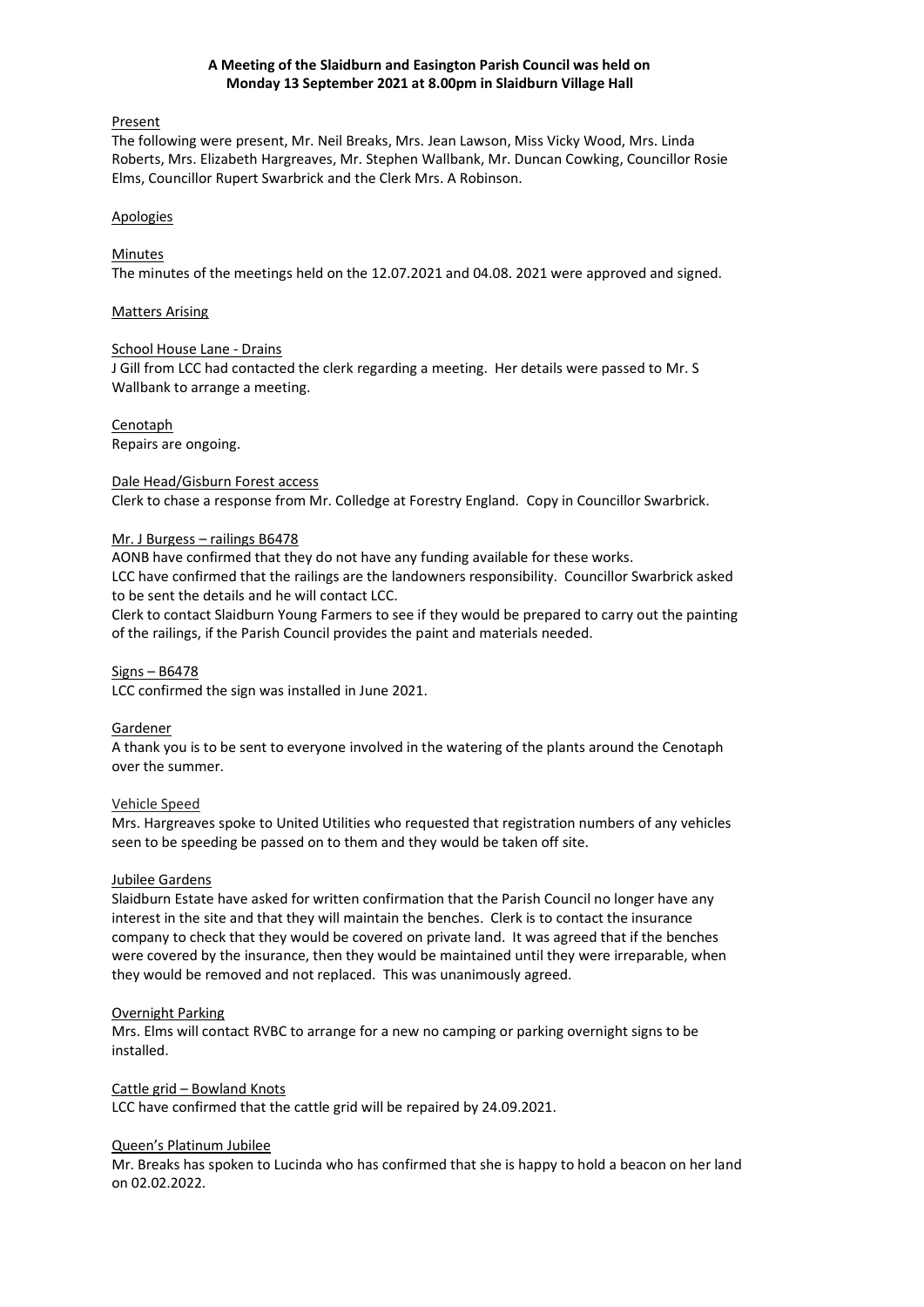### A Wood Memorial

It was agreed that a price should be sought for a brass plaque which could be placed on a flower tub on the Cenotaph. Clerk to get prices.

# Cobbles – Church Street

The cobbles have been repaired but are starting to lift again, due to the traffic lights which are currently in situ.

Councillor Swarbrick has asked for photographs of the cobbles.

# Car Park

Clerk to chase RVBC to repair the wall.

**Planning** None

Accounts

None

# Correspondence

# RVBC

- Ribble Valley Local Plan Review information
- Code of Conduct training information Clerk and Vicky Wood to attend on 1.11.2021
- Gambling Act Statement of principles consultation information
- Parish Council Liaison meeting next meeting 16.9.2021

# Queens Platinum Jubilee

Information from Bruno Peek regarding the celebrations.

# Any Other Business

# Remembrance Sunday

Clerk to order a poppy wreath. Vicky Wood confirmed that she would lay the wreath.

Road sweeper

Clerk to book road sweeper for Friday 12 November 2021.

# Christmas Trees

Mrs. Hargreaves will speak to UU to ask if they would donate 2 trees this year. Mr. Cowking is to get 2 quotations for tree holders to be made.

Winter gritting

Salt heaps and gritting issues were brought up. Councillor Elms and Councillor Swarbrick will speak and try to resolve the issues.

# Cattle Grid – Merrybent

The cattle grid has sunk. Clerk to contact LCC.

# Drains – Cross o'greet

Clerk to contact Bentleys to ask if they will be digging out the drains in this area. If the drains are left, this will cause water to run across the road and in winter will cause the road to be icy and dangerous.

Leaks

There is water leaking through the road outside 1 Croasdale Bank and the Health Centre. Clerk to contact United Utilities to see if the issue can be resolved.